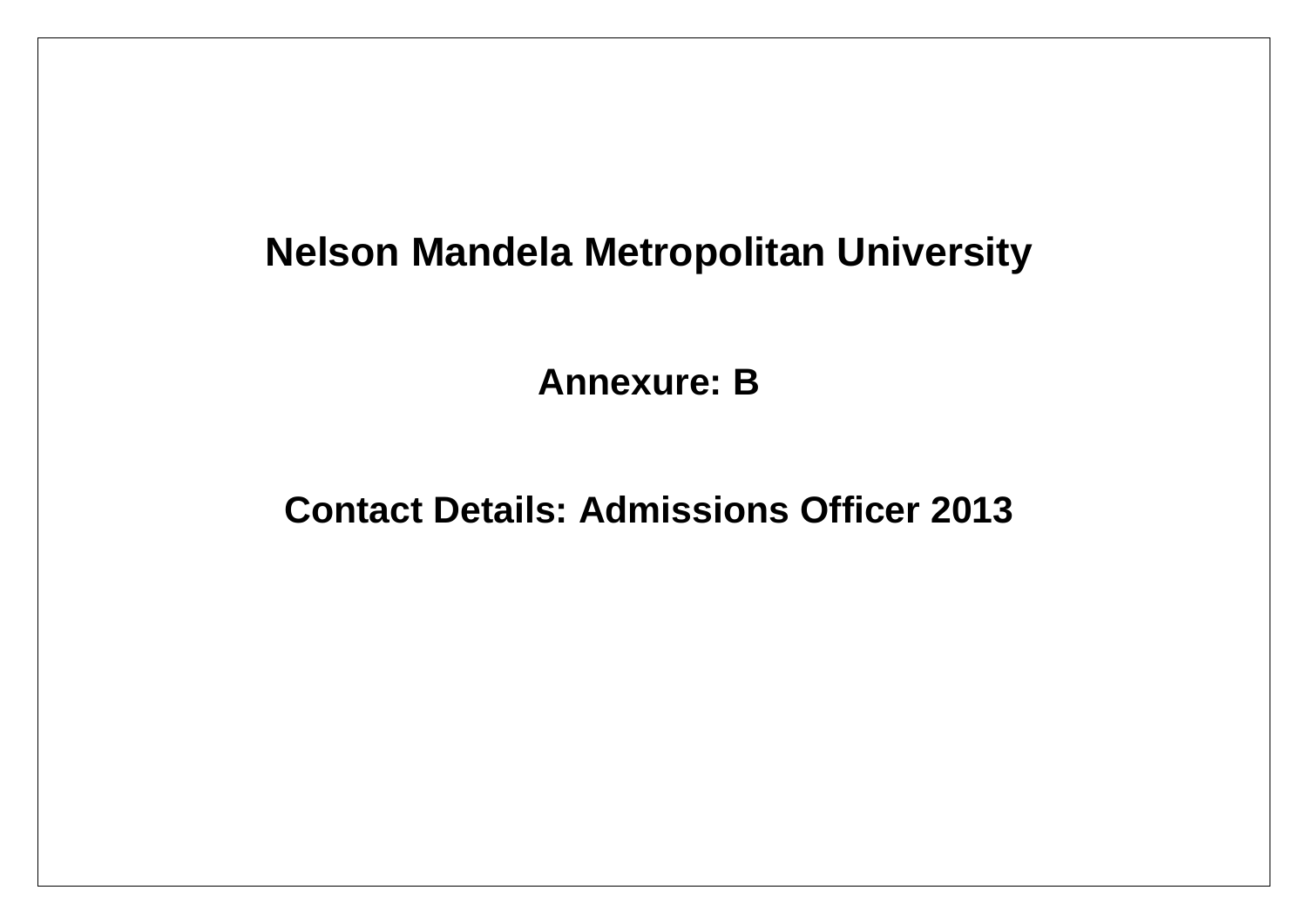## **FACULTY OF BUSINESS & ECONOMIC SCIENCES**

**Admissions Officer: Mandisa Sipamla: South Campus** Tel: 041 504 3845 Fax: 041 504 1913 [E-mail: mandisa.sipamla@nmmu.ac.za](mailto:E-mail:%20mandisa.sipamla@nmmu.ac.za)

#### **Programmes:**

NDip Economics Extended NDip Economics NDip Tourism Management Extended NDip & BTech Tourism Management NDip Inventory & Stores Management NDip Logistics Extended NDip & BTech Logistics BCom (C5: Computer Sci & Info Systems) BCom (Information Systems) BCom (C13: HMS-Sport & Recreation) BCom (C16 Marketing Management) BCom (Industrial Psych & HRM) BCom (Law) BCom (Financial Planning)

**Admissions Officer: Veronique Whitebooi: South Campus** Tel: 041 504 1364 Fax: 041 504 1660 [E-mail: veronique.whitebooi@nmmu.ac.za](mailto:E-mail:%20veronique.whitebooi@nmmu.ac.za)

## **Programmes:**

BCom (C2: General Accounting) BCom (C3: Accounting) BCom (Economics and Statistics) BCom General (All streams) BCom (Extended) BA Development Studies

## **FACULTY OF BUSINESS & ECONOMIC SCIENCES**

**Admissions Officer: Gift Mabulu: South Campus** Tel: 041 504 3474 Fax: 041 504 1635 [E-mail: gift.mabulu@nmmu.ac.za](mailto:E-mail:%20gift.mabulu@nmmu.ac.za)

## **Programmes**

NDip Human Resources Management Extended NDip & BTech Human Resources Management NDip Marketing Management Extended NDip & BTech Marketing Management NDip & BTech Management NDip Management Extended BA HRM BCom Rat (Economics/Business Management) BCom Rat (Law) BCom Rat (Computer Science/Info Systems) HCert in Business Studies

**Admissions Officer: Eleanor Du Preez: South Campus** Tel: 041 504 1281 Fax: 041 504 1685 E-mail: eleanor.dupreez@nmmu.ac.za

## **Programmes:**

NDip Accountancy NDip & BTech Cost & Management Accounting NDip & BTech Financial Information Systems NDip & BTech Internal Auditing

## **FACULTY OF BUSINESS & ECONOMIC SCIENCES**

**Senior Admissions Officer: Vuyelwa Njamela: South Campus** Tel: 041 504 4120 Fax : 041 504 1925 [E-mail: vuyelwa.njamela@nmmu.ac.za](mailto:E-mail:%20vuyelwa.njamela@nmmu.ac.za)

## **Programmes:**

MBA **BBA DBA** ABP PG Dip in Business Administration BCom Business Studies

## **FACULTY OF EDUCATION**

**Admissions Officer: Naomi Bain: South Campus** Tel: 041 504 2004 Fax: 041 504 1927 E-mail: naomi.bain@nmmu.ac.za

**Programmes** BEd Foundation Phase (Grade  $R - 3$ ) BEd Intermediate Phase (Grade 4 – 6) BEd (FET) BEd Senior Phase: Science & Maths (upgrading) BEd (FET) upgrading All ACE Programmes All other Education UG programmes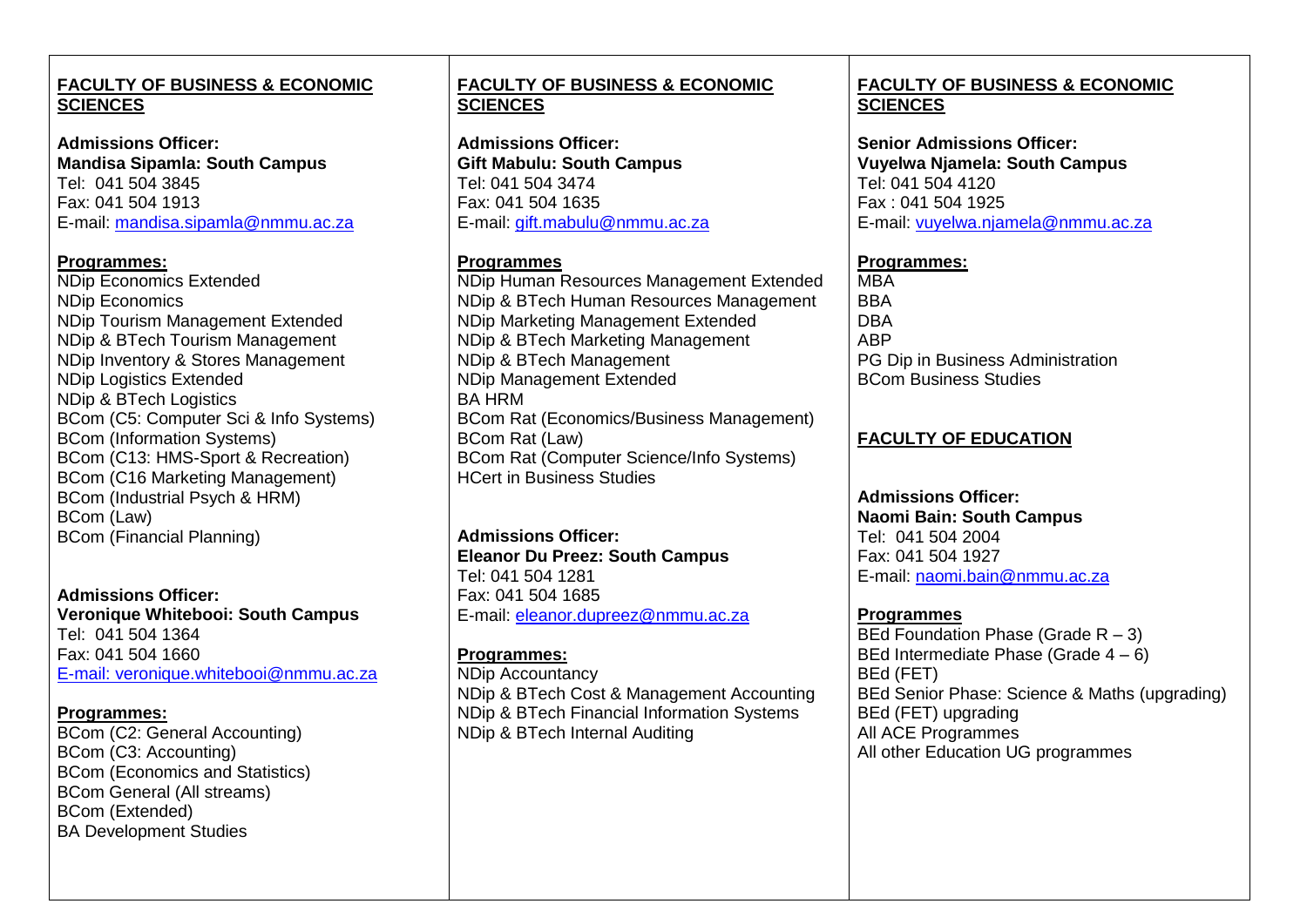#### **FACULTY OF ENGINEERING, THE BUILT ENVIRO & INFORMATION TECHNOLOGY**

**Admissions Officer: Nobathembu Mwanda: South Campus** Tel: 041 504 3473 Fax: 041 504 9473 E-mail: nobathembu.mwanda@nmmu.ac.za

#### **Programmes**

NDip & BTech Civil Engineering NDip Electrical Engineering Extended NDip & BTech Electrical Engineering NDip & BTech Mechanical Engineering BEng Mechatronics

## **Assistant admissions Officer:**

**Lene Pattinson: South Campus** Tel: 041 504 4645 Fax: 041 504 1034 E-mail: lene.pattinson@nmmu.ac.za

## **Programmes:**

Cert Geographic Information Systems HCert ICT (Support Services) NDip & BTech Industrial Engineering NDip & BTech Operations Management BTech Quality NDip & BTech Information Technology NDip Building BTech Quantity Surveying BTech Construction Management BSc : Construction Studies & Economics

## **FACULTY OF HEALTH SCIENCE**

**Admissions Officer: Naomi Bain: South Campus** Tel: 041 504 2004 Fax: 041 504 1927 Email: [naomi.bain@nmmu.ac.za](mailto:naomi.bain@nmmu.ac.za)

## **Programmes:**

Dip in Community Nursing Science Dip in Nursing Education Dip in Nursing Administration Dip in Nephrology Nursing Science BCur (Extended Curriculum) BCur Nursing Science BCur (I et A) Nursing Administration

**Admissions Officer: Nomonde Dara: South Campus** Tel: 041 504 2003 Fax: 041 504 1764 E-mail: nomonde.dara@nmmu.ac.za

## **Programmes**

HCert: Pharmacy Support NDip & BTech Environmental Health BPharm Pharmacy BHMS (Human Movement Science) BA Psych BPsych Counselling BPsych (Sport Psych) Bsc in Dietetics

# **FACULTY OF HEALTH SCIENCE**

**Senior Admissions Officer: Nandi Mintoli: South Campus** Tel: 041 504 3337 Fax: 041 504 1729 E-mail: [nandipha.mintoli@nmmu.ac.za](mailto:E-mail:%20nandipha.mintoli@nmmu.ac.za)

## **Programmes:**

NDip & BTech Biomedical Technology NDip & BTech Radiography NDip & BTech Sport Management

#### **Assistant Admissions Officer Sizwe Ntshekisa: South Campus** [Tel: 041](tel:041) 504 1015 Fax: 041 504 9671 E-mail: sizwe.ntshekisa2@nmmu.ac.za

**Programme** BSW

# **FACULTY OF LAW**

**Senior Admissions Officer: Vuyelwa Njamela: South Campus** Tel: 041 504 4120 Fax: 041 504 1925 E-mail: vuyelwa.njamela@nmmu.ac.za

**Programmes** LLB Law (Extended) LLB Law